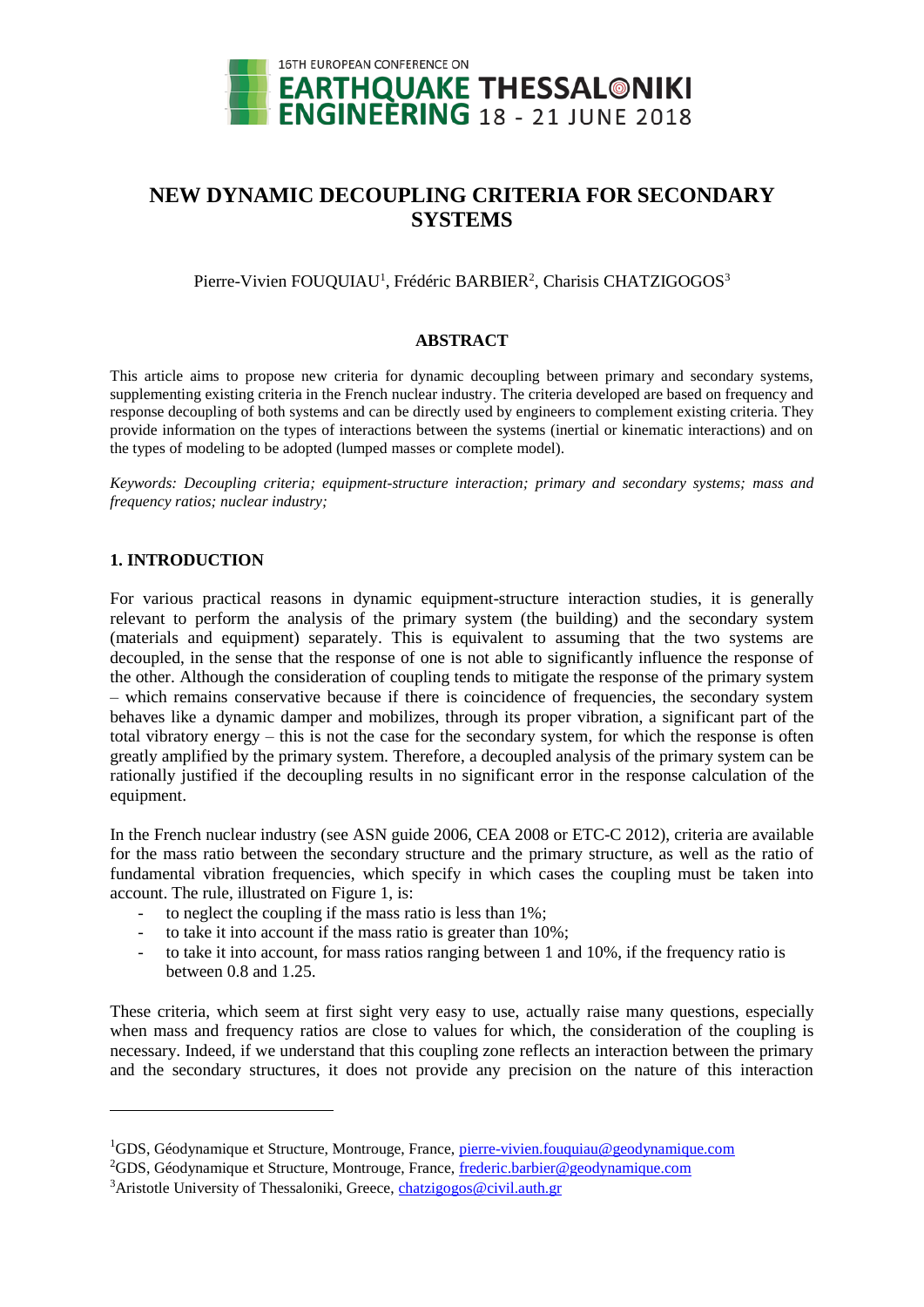(kinematic and/or inertial interaction), and on the representation of the secondary system in the dynamic model (modeling as lumped mass, or complete model, and so on). In addition, the percentage of error on the frequency of the primary structure, when the coupling is not required according to the criteria of nuclear industry, is very different from those proposed by the American code ASCE 4-98 (2000). In fact, the coupling boundaries appear to have been drawn in an empirical and arbitrary way.



Figure 1. Decoupling criteria applied in the nuclear industry.

<span id="page-1-0"></span>The above remarks motivate a redefinition of the decoupling criteria for dynamic equipment-structure interaction in order to provide engineers with "advanced" and rigorously justified decoupling criteria, which will enable them to tackle this problem with precision and rationality. The redefinition of decoupling criteria for dynamic equipment-structure interaction constitutes the main objective of this paper.

## **2. SYSTEMS WITH TWO DEGREES OF FREEDOM**

Before embarking in the analysis of the decoupling criteria, it is necessary to introduce the equations of motion of a two-mass-two-spring system, with two degrees-of-freedom. This system is illustrated by the model type C on [Figure 2.](#page-2-0) In a practical system, the spring  $k_p$  and the mass  $m_p$  constitute the primary system, and spring  $k_s$  and mass  $m_s$  the secondary system. The free vibration of this undamped system is represented by the following equations (Pecker 2013):

$$
\begin{bmatrix} m_p & 0 \\ 0 & m_s \end{bmatrix} \begin{Bmatrix} \ddot{u_p} \\ \ddot{u_s} \end{Bmatrix} + \begin{bmatrix} k_p + k_s & -k_s \\ -k_s & k_s \end{bmatrix} \begin{Bmatrix} u_p \\ u_s \end{Bmatrix} = \begin{Bmatrix} 0 \\ 0 \end{Bmatrix}
$$
 (1)

which may be rewritten as a system of two ordinary differential equations as follows:

$$
m_p \ddot{u}_p + k_p u_p + k_s (u_p - u_s) = 0 \tag{2.3}
$$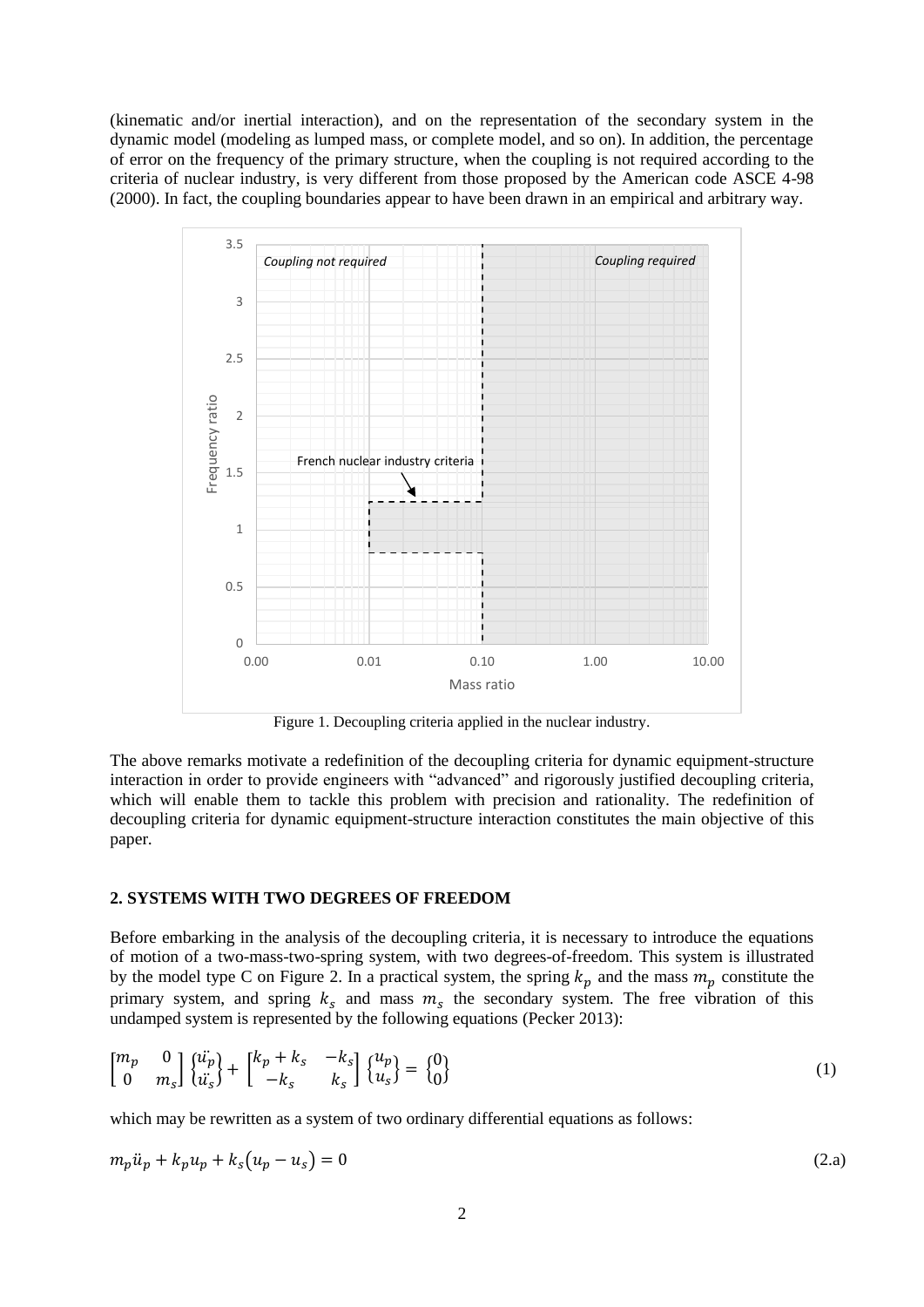and

$$
m_s \ddot{u}_s + k_s (u_s - u_p) = 0 \tag{2.b}
$$

By substituting into equations (2),  $u_p = U_p \sin \omega_n t$  and  $u_s = U_s \sin \omega_n t$ , with  $\omega_n$  the frequency of the coupled system, we obtain:

$$
(-m_p \omega_n^2 + k_p)U_p + k_s U_p - k_s U_s = 0
$$
\n(3. a)

and

$$
-ms\omegan2Us + ksUs - ksUp = 0
$$
\n(3.b)

From equations (3), we obtain:

$$
\frac{-m_p\omega_n^2 + k_p + k_s}{k_s} = \frac{k_s}{-m_s\omega_n^2 + k_s}
$$

Simplifying this we have:

$$
\omega_n^4 - \left(\frac{k_p}{m_p} + \frac{k_s}{m_p} + \frac{k_s}{m_s}\right)\omega_n^2 + \frac{k_p}{m_p}\frac{k_s}{m_s} = 0
$$
\n(4)

The frequency of the primary system is  $\omega_p = \sqrt{k_p/m_p}$ , and the frequency of the secondary system is  $\omega_s = \sqrt{k_s/m_s}$ . Equation (4) can be written in the following form:

$$
\omega_n^4 - \left(\omega_p^2 + \omega_s^2 \frac{m_s}{m_p} + \omega_s^2\right) \omega_n^2 + \omega_p^2 \omega_s^2 = 0
$$
\n<sup>(5)</sup>

Moreover, it can be shown that the displacement vector can be written in the following form:

$$
\begin{Bmatrix} u_p \\ u_s \end{Bmatrix} = \begin{Bmatrix} 1 - \omega_n^2 m_s / k_s \\ 1 \end{Bmatrix} \tag{6}
$$



<span id="page-2-0"></span>Figure 2. Models for analyzing decoupling criteria.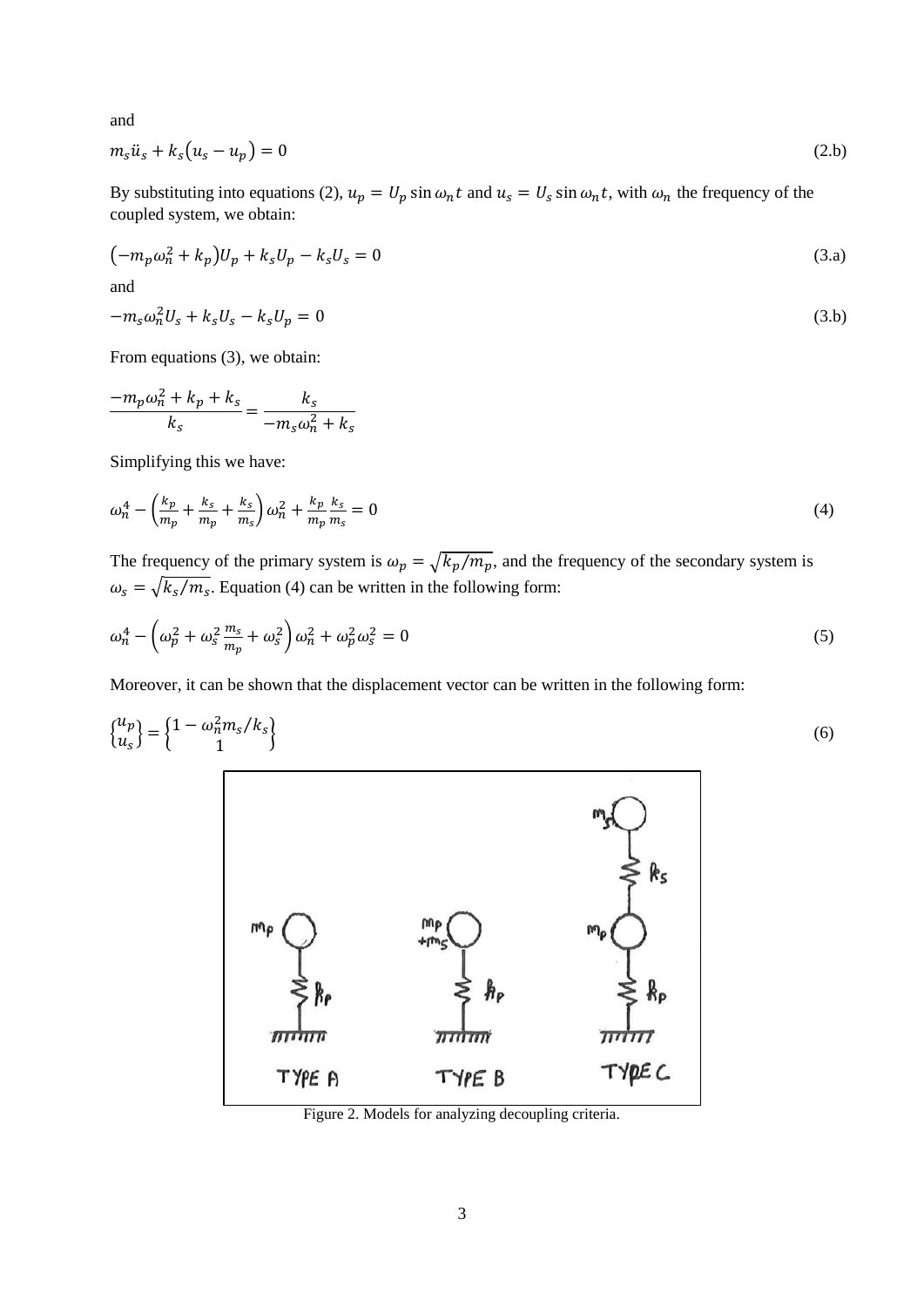#### **3. DECOUPLING CRITERIA IN FREQUENCY**

We have pointed out in paragraph 2 that the coupled frequencies of a two degrees-of-freedom system (model C on [Figure 2\)](#page-2-0) is noted  $\omega_n$ . If we write the ratio  $R_f = \omega_n/\omega_p$ , the frequency ratio  $r_f =$  $\omega_s/\omega_p$ , the mass ratio  $r_m = m_s/m_p$ , equation (5) can be written in the following form:

$$
R_f^4 - \left(1 + r_f^2 + r_m r_f^2\right)R_f^2 + r_f^2 = 0\tag{7}
$$

Equation (7) yields two positive roots for  $R_f$ , and hence  $\omega_n$ , the frequencies of the coupled system. If decoupling has to be achieved, one of these frequencies should be close to the frequency of the primary structure  $\omega_p$  (model A in [Figure 2\)](#page-2-0), the corresponding  $R_f$  close to 1, say  $R_f^2 = 1 + \varepsilon$ , where  $\varepsilon$ is small. The other mode is not likely to contribute significantly to the response. Substituting  $(1 + \varepsilon)$ for  $R_f^2$  in equation (7), we get (Gupta 1992):

$$
r_f^2 = \frac{\varepsilon(1+\varepsilon)}{r_m(1+\varepsilon)+\varepsilon} \tag{8}
$$

Equation (8) fixes a relationship between  $r_f$  and  $r_m$  for any change in frequency between model A and model C. For example, for a 10% change in frequency,  $R_f = (1 \pm 0.1) = 1.1$ , 0.9,  $R_f^2 = 1.21$ , 0.81,  $\varepsilon = 0.21$ , -0.19. The value of  $\varepsilon$  is positive for  $r_f < 1$ , and negative for  $r_f > 1$ .

The  $r_f$  versus  $r_m$  curves for 5%, 10% and 15% changes in the value of  $\omega_p$  are shown on [Figure 3.](#page-3-0) The region on the left side of any curve will assume an error on the frequency of the primary structure, if the system is uncoupled, less than that used for the particular curve. As one would expect, to limit the error,  $r_m$  should be small and  $r_f$  away from unity. Moreover, nuclear industry criteria seem to assume a percentage of error less than 5%. These curves are similar to those obtained by Hadjian and Ellison (1984).



<span id="page-3-0"></span>Figure 3. Curves for error of 5%, 10% and 15% in the natural frequency if the system is uncoupled.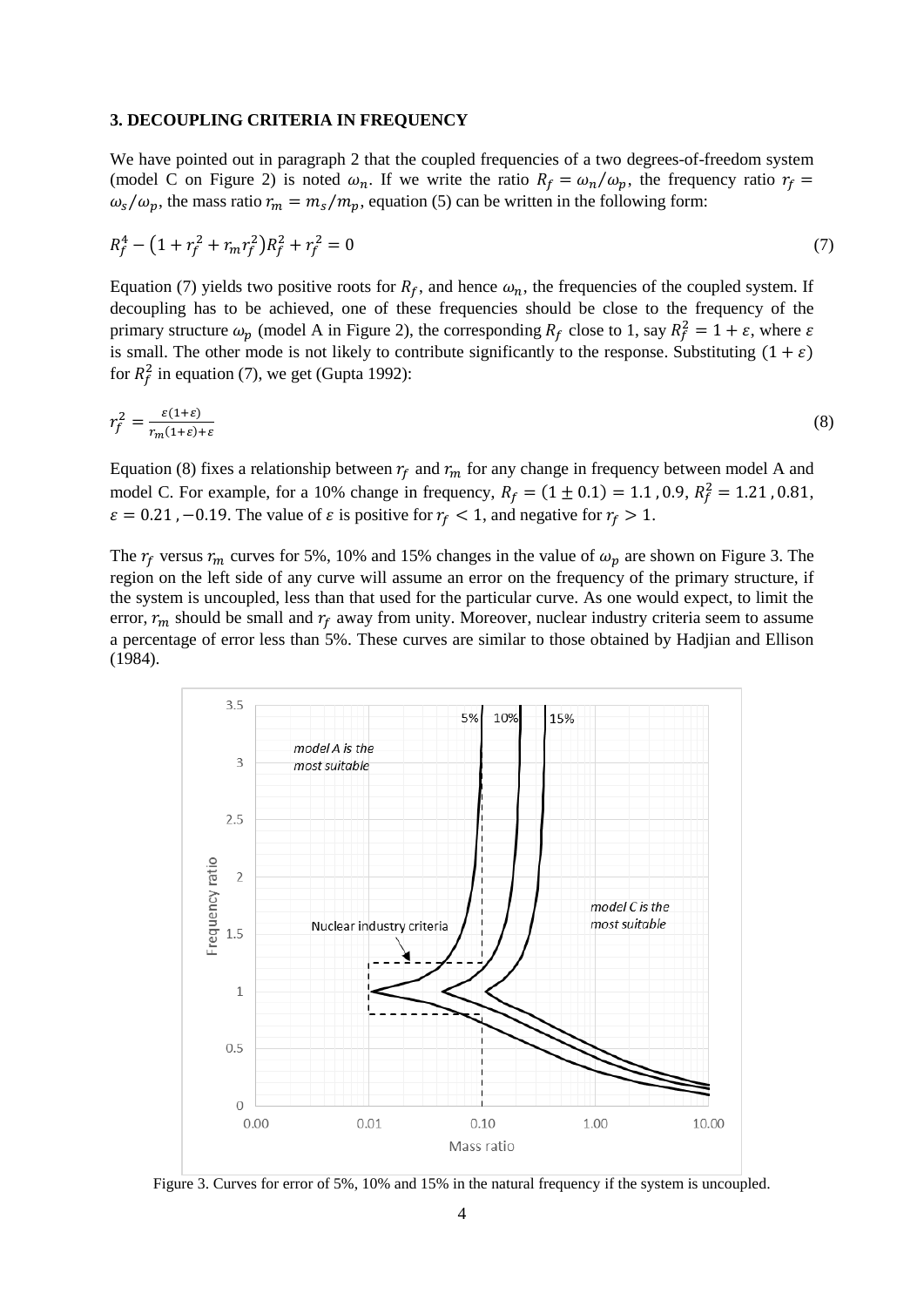Let's go back to equation (4). By introducing  $r_m = m_s/m_p$  into it, we write:

$$
\omega_n^4 - \left(\frac{k_p(m_p + m_s)}{(m_p + m_s)m_p} + \frac{r_m k_s}{m_s} + \frac{k_s}{m_s}\right)\omega_n^2 + \frac{k_p}{m_p + m_s}\frac{(m_p + m_s)}{m_p}\frac{k_s}{m_s} = 0\tag{9}
$$

If we assume that the kinematic interaction due to the presence of the secondary system is negligible, the frequency of the system is given by the model B in [Figure 2,](#page-2-0) which is  $\omega_{n/B} = \sqrt{k_p/(m_p + m_s)}$ . Then, the equation (9) takes the following form:

$$
\omega_n^4 - (1 + r_m) \left( \omega_{n/B}^2 + \omega_s^2 \right) \omega_n^2 + (1 + r_m) \omega_{n/B}^2 \omega_s^2 = 0 \tag{10}
$$

If we write  $R_f = \omega_n / \omega_{n/B}$  and  $r_f = \omega_s / \omega_{n/B}$ , we obtain:

$$
R_f^4 - (1 + r_m)(1 + r_f^2)R_f^2 + (1 + r_m)r_f^2 = 0
$$
\n(11)

If kinematic interaction is negligible, one of the two frequencies  $\omega_n$  should be close to  $\omega_{n/R}$ , the corresponding  $R_f$  close to 1, say  $R_f^2 = 1 + \varepsilon$ , where  $\varepsilon$  is small. The other mode is not likely to contribute significantly to the response. Substituting  $(1 + \varepsilon)$  for  $R_f^2$  in equation (11), we get:

$$
r_f^2 = (1 + \varepsilon) - r_1 \left(\frac{1}{\varepsilon} + 1 + r_f^2\right)
$$
 (12)

Similarly to equation (8), equation (12) fixes a relationship between  $r_f$  and  $r_m$  for any change in frequency between model B and model C. The  $r_f$  versus  $r_m$  curves for 5%, 10% and 15% changes in the value of  $\omega_p$  are shown on [Figure 4.](#page-4-0) The region on the left side of any curve will assume an error on the primary structure, if kinematic interaction is neglected, less than that used for the particular curve.



<span id="page-4-0"></span>Figure 4. Curves for error of 5%, 10% and 15% in the natural frequency if kinematic interaction is neglected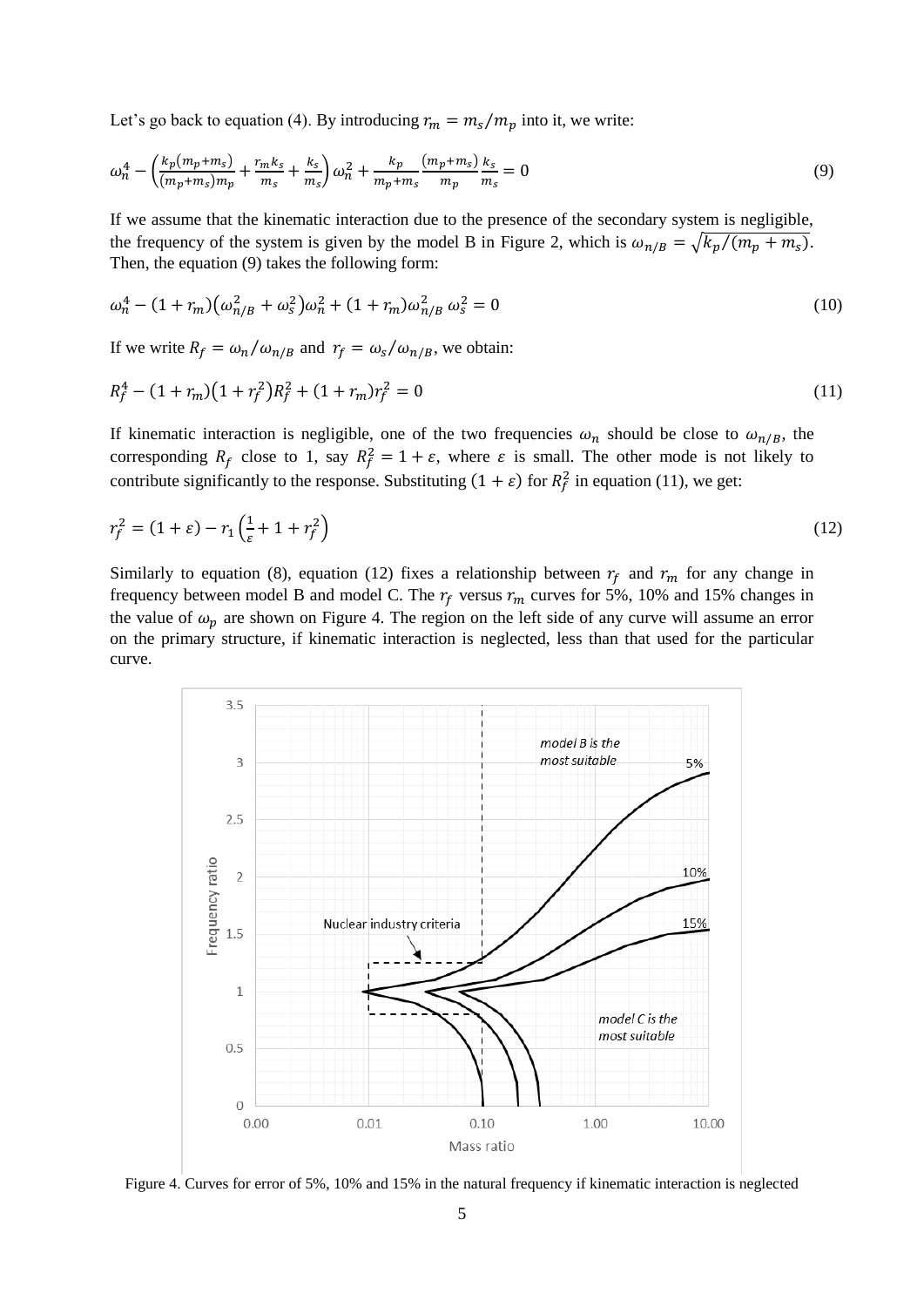

Let us compile, on [Figure 5,](#page-5-0) the curves from [Figure 3](#page-3-0) and [Figure 4](#page-4-0) for a 5% change in frequencies.

Figure 5. Decoupling criteria for frequency changes in the space of frequency and mass ratios

<span id="page-5-0"></span>The curves divide the graph into four regions, corresponding to four forms of interaction between primary and secondary systems:

- a region where interactions can be neglected without modifying by more than 5% the frequencies of the primary structure. In this region, all the models are suitable (model A, B or  $C$ ) :
- a region where the inertial interaction, which corresponds to the effects of inertia forces associated with the movement resulting from the consideration of masses of the secondary system, is not negligible. The model which best represents this interaction is model B, but model C is also adequate ;
- a region where the kinematic interaction, which corresponds to the modifications of the movement due to the rigidity of the secondary system, but considering that its mass is zero, is negligible. This behavior can be represented by models A or C ;
- a region where both kinematic and inertia interactions are not negligible. In this case, model C is the only applicable model.

These curves are similar to those presented in code ASCE 4-98 (2000), except that for this code, curves are only drawn for a 10% change in frequencies.

To conclude this paragraph, it appears that a necessary condition for a minimal error in the response is a minimal change in the frequency of vibration. In practice, most codes, like ASCE 4-98, consider this condition to be sufficient, which is open to criticism.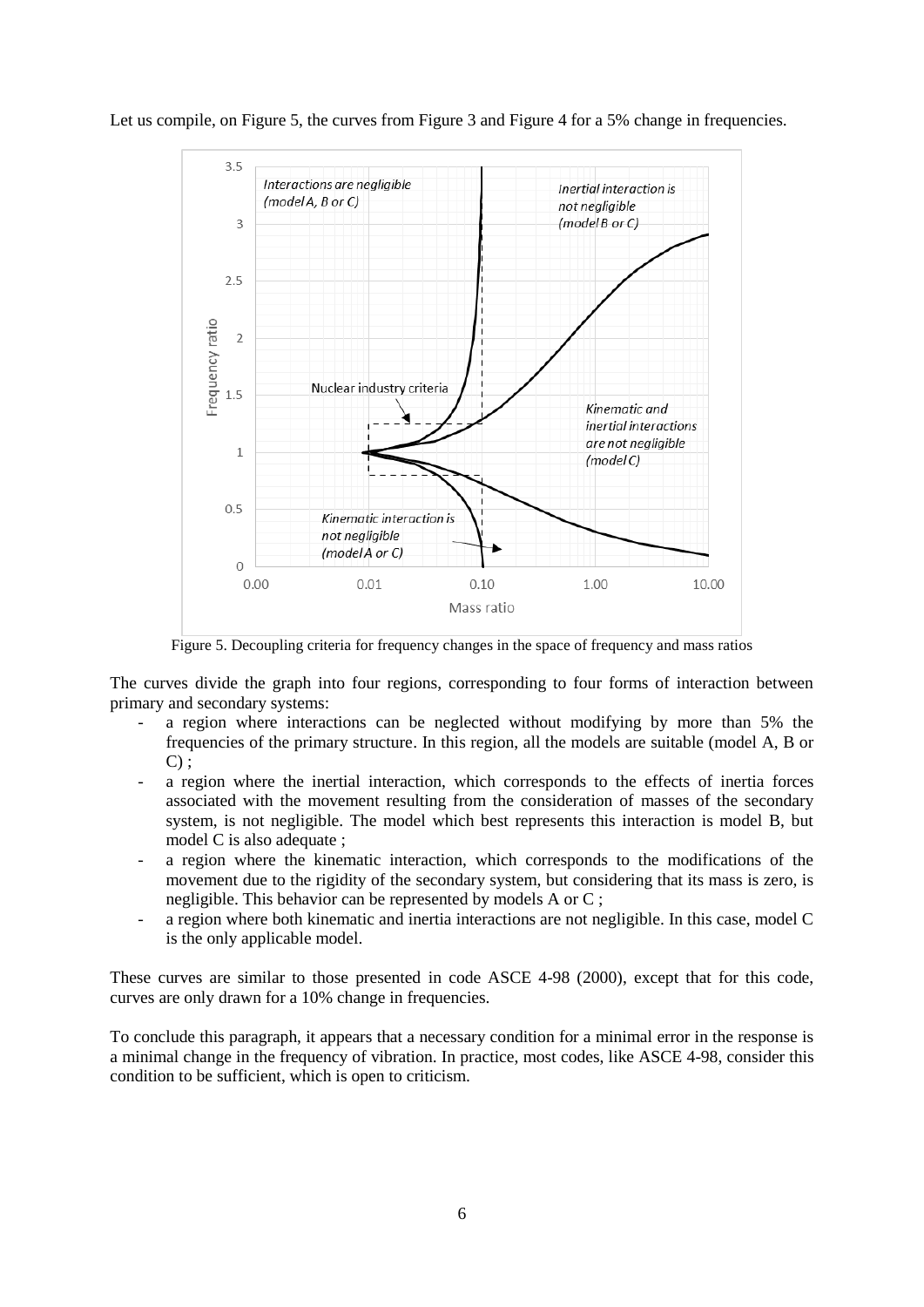#### **3. DECOUPLING CRITERIA IN RESPONSE**

 $-1$ 

The uncoupled primary system has a maximum relative displacement equal to the spectral displacement  $S_p$  at the frequency  $\omega_p$ . By using equations (6), the displacement vector of the coupled system is (Gupta and Tembulkar, 1984):

$$
\begin{Bmatrix} u_p \\ u_s \end{Bmatrix} = \begin{Bmatrix} k_s - \omega_n^2 m_s \\ k_s \end{Bmatrix} = m_s \omega_p^2 \begin{Bmatrix} r_f^2 - R_f^2 \\ r_f^2 \end{Bmatrix}
$$
 (12)

The relative displacement of the primary mass in the coupled system can be shown to be:

$$
u_p = \left[1 + \frac{r_m}{\left(1 - R_f^2 / r_f^2\right)^2}\right] \left(1 + \frac{r_m}{1 - R_f^2 / r_f^2}\right) S_D \tag{13}
$$

If we assume that the spectral displacement  $S<sub>D</sub>$  does not change significantly between the frequency of the uncoupled primary system and the coupled system, the response ratio  $R_R$  becomes:

$$
R_R = \left(1 + \frac{r_m}{1 - R_f^2 / r_f^2}\right) / \left[1 + \frac{r_m}{\left(1 - R_f^2 / r_f^2\right)^2}\right] \tag{14}
$$

The two-degrees-of-freedom coupled system considered here will have two modes, and hence two values of  $R_f$  for any set of  $r_m$ ,  $r_f$  values. Gupta (1992) shows that for both of these modes, the response ratio  $R_R$ , is always less than unity, *i.e.*, the response of the primary mass in the coupled analysis in any one of the two modes is always less than that in the uncoupled analysis. [Figure 6](#page-6-0) shows  $r_f$  versus  $r_m$  curves for 5%, 10% and 15% reduction in the primary system response ( $R_R$  = 0.95, 0.90, 0.85) in the mode for which  $R_f$  is closest to unity. The acceptable domain (which would limit the reduction) is below the bottom curve and above the top curve for any given reduction.



<span id="page-6-0"></span>Figure 6. Curves for error of 5%, 10% and 15% in response values if the system is uncoupled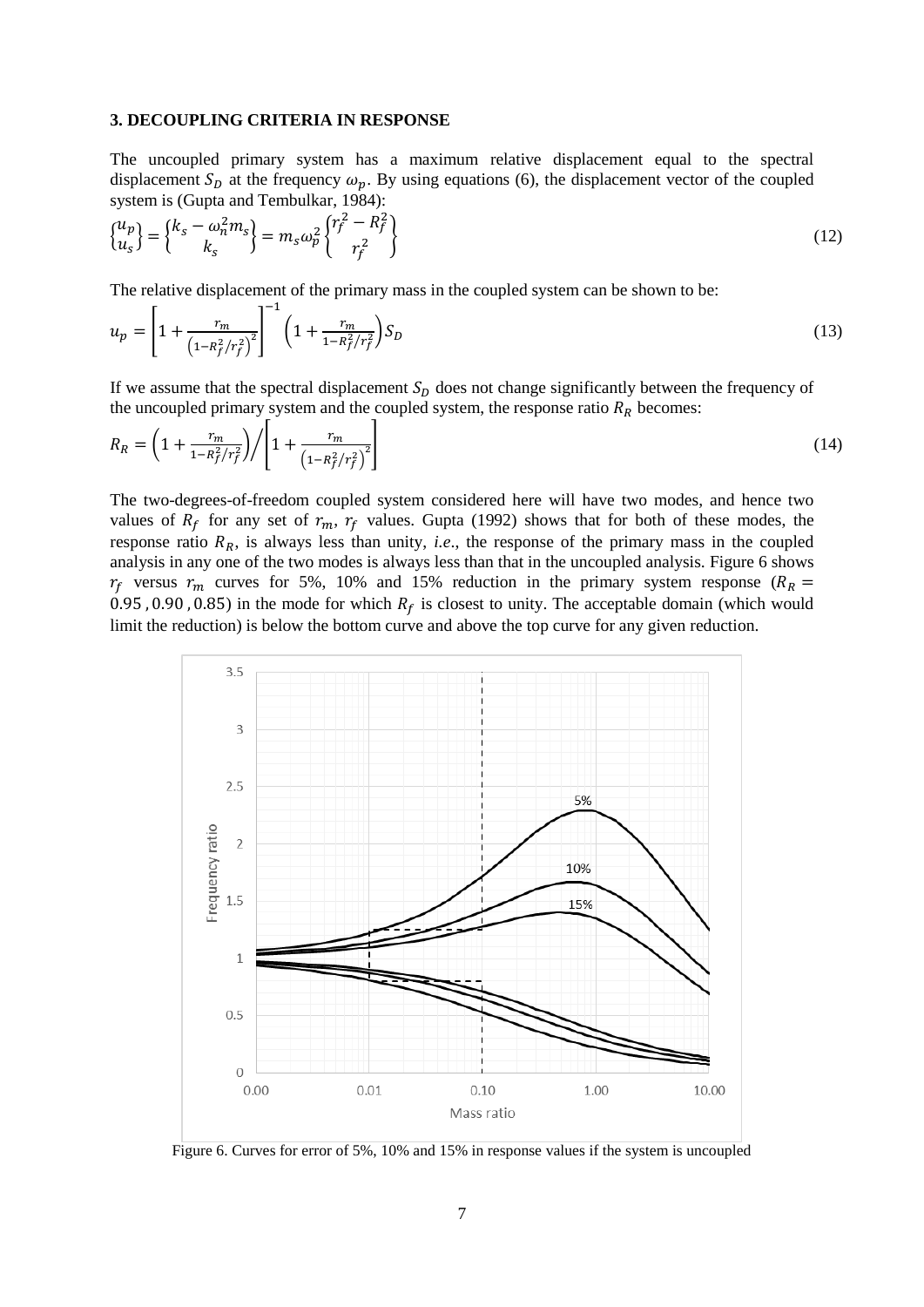We see that all the curves are asymptotic to the  $r_f = 1$  line. This is caused by a resonance between the two systems and a dynamic amplification factor equal to the infinite when the frequency ratio tends to 1. In reality, amplification of the response is limited by damping but our analysis is based on an undamped system.

When the frequency ratio is greater than 1, the response is only affected by the mass of the secondary system, even if this mass if much higher than the mass of the primary system. However, such a system can not be considered as decoupled due to the restriction on frequency change. In addition, the change in frequency which would accompany such large secondary masses, would invalidate the assumption that the spectral displacement  $S<sub>D</sub>$  did not change.

We observe that for small frequency ratios, the mass of the secondary system no longer controls the response of the structure. This is due to the fact that the stiffness of the secondary system becomes more and more flexible, and the mass of the secondary system no longer moves relative to the primary system.

# **4. PROPOSAL FOR NEW CRITERIA**

[Figure 7](#page-7-0) shows  $r_f$  versus  $r_m$  curves for a 5% change in frequencies and response values. Compared to the frequency criteria, the criteria in response widen the region where kinematic and inertia interactions are not negligible, for mass ratios lower than 1.

Although the curves of the criteria in response tend to 1, it is reasonable to assume that the decoupling criteria are achieved for mass ratios less than 0.01.

The proposal for new dynamic decoupling criteria of secondary systems is illustrated o[n Figure 8.](#page-8-0)



<span id="page-7-0"></span>Figure 7. Decoupling criteria for a 5% change in response and frequencies of the primary system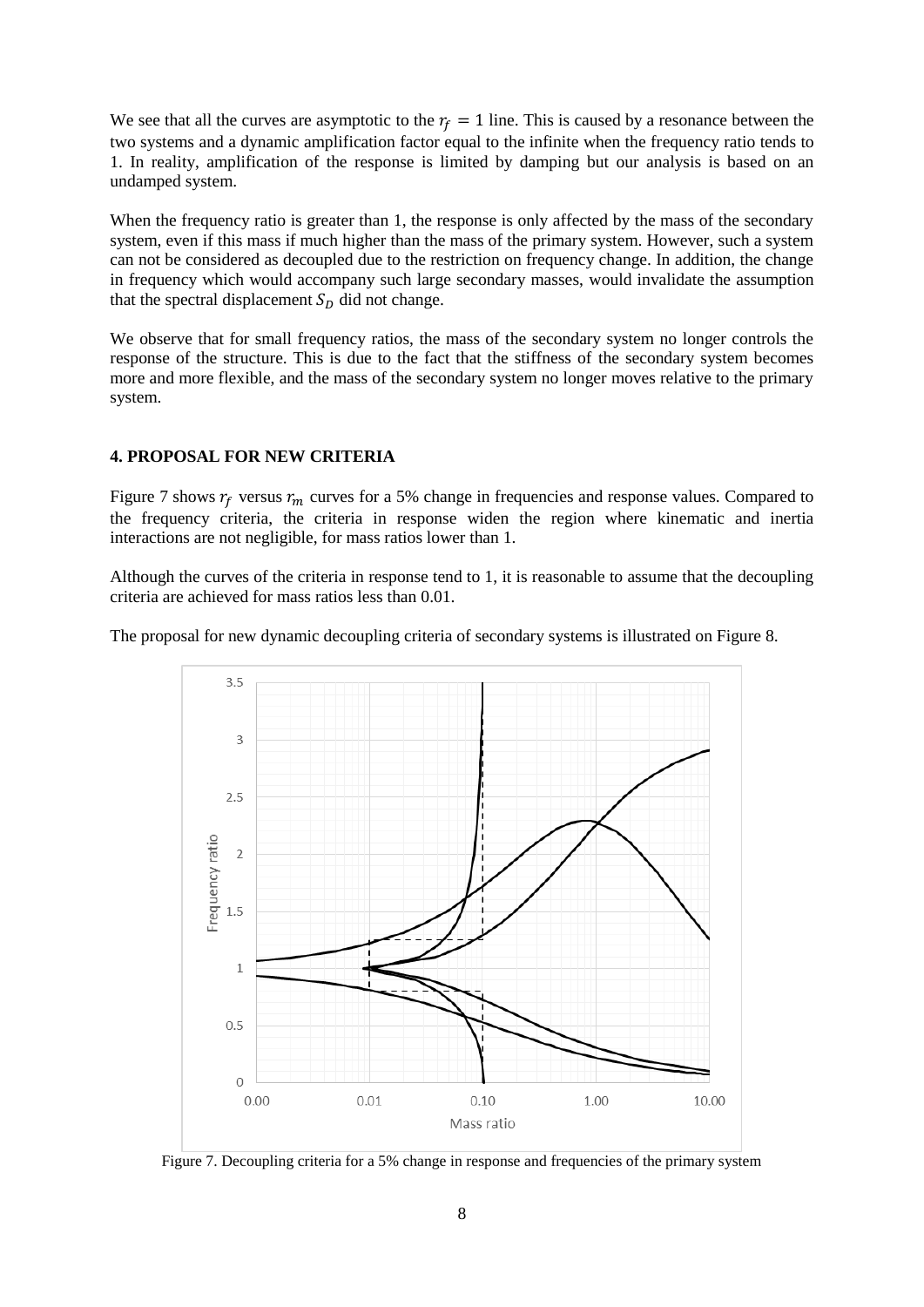

Figure 8. New dynamic decoupling criteria for use in seismic analysis.

<span id="page-8-0"></span>It can be seen that, for mass ratios between 0.01 and 0.10, the new criteria indicate that coupling is necessary in areas where the old criteria did not take into account coupling.

The graph is divided into four regions. Each region provides information about the representation of the secondary system in the calculation model of the primary system:

- in the left region, where interactions between the systems are negligible, all the representations of the secondary system are allowed (model A, B or C). Indeed, in this region, whatever the model chosen, the percentage of error in the frequency and the response of the primary system is less than 5%. However, it is recommended to adopt a modeling of the secondary system in the form of lumped masses (model B), in order to obtain the correct mass in the static analysis;
- in the upper right zone, the inertial interaction with the secondary system cannot be neglected. The mass of the secondary system must be taken into account in order to not induce errors of more than 5% in the response and in the frequency of the primary system. It is sufficient to represent the secondary system by lumped masses (model B) although a complete modeling is also possible (model C);
- in the lower right region, the kinematic interaction is dominant and cancels the mass of the secondary system. The mass of the secondary system must not be included in the dynamic analysis (model A), but it is important to take this mass into account for the static analysis. A complete model (model C) is also suitable to restore this kinematic interaction;
- finally in the central region on the right, the model  $C$  is the only modeling which is able to restore both the kinematic and inertial interactions with the secondary system.

The values associated with the graph of [Figure 8,](#page-8-0) allowing to build the zones of interactions, are given in the table 1.